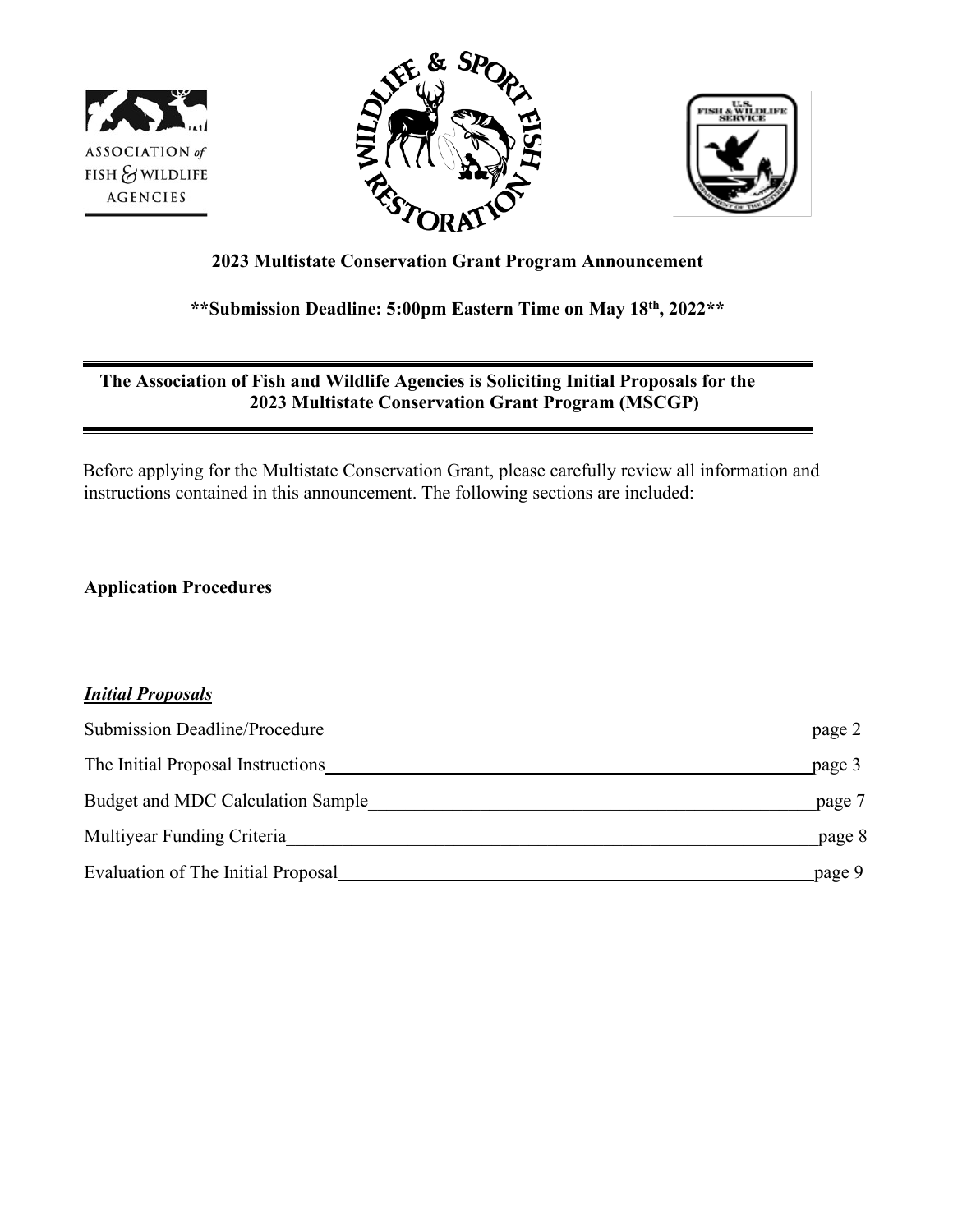## **THE INITIAL PROPOSAL**

#### **SUBMISSION PROCEDURE**

Please apply online at<https://afwamscgp.smapply.io/> (AFWA Portal). Read carefully all the instructions before you start your application.

#### **Step 1. Create an Account (AFWA Portal)**

New applicants (first time users of this software) can create an account by clicking the "Register" button on the top right. Returning applicants, please sign in by entering your e-mail and password using the "Sign In" button on the top right.

#### **Step 2. Complete the Eligibility Form**

Fill out a brief eligibility form. Upon completion, if you are eligible, Multistate Conservation Grant Program will display.

#### **Step 3. Submit a Complete Application**

Proceed to complete the application. Please complete all application requirements using the online application system.

**Review application carefully before submitting. Once you submit, you can't go back to make changes!**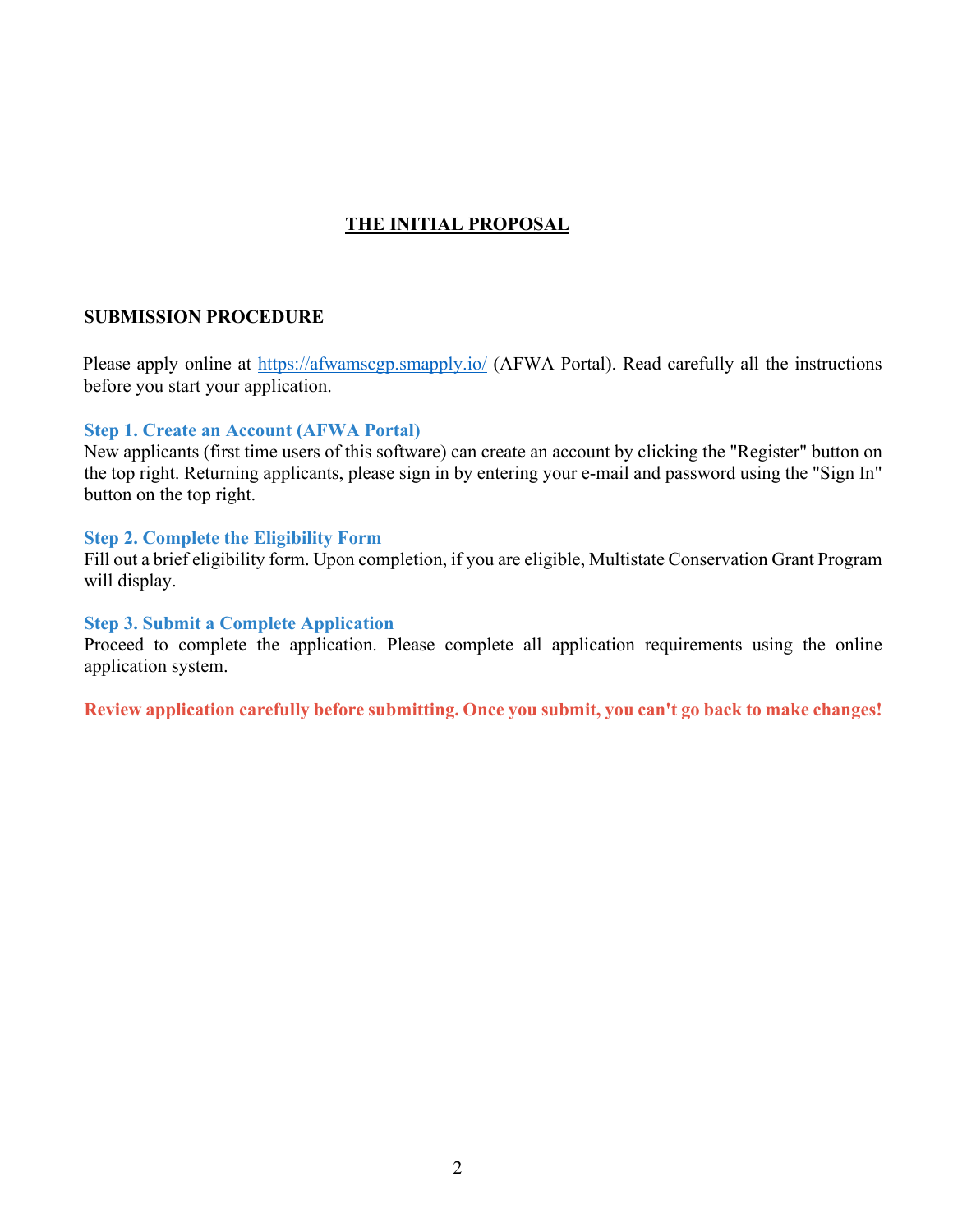# **The Initial Proposal Instructions**

# **Applicant Information**

- **1. Full Legal Name of Organization**
- **2. Organization Website URL**
- **3. Lead Applicant's Contact Information** 
	- **a.** Title
	- **b.** First Name & Last Name
	- **c.** Street Address, City, State, Postal Code
	- **d.** Email
	- **e.** Phone Number
- **4. Name and Affiliation of Co-Investigators(s)/Partner(s) (if applicable)**
- **5. Have you applied for MSCGP funding before?**
- **6. If yes, was/were your previous Proposal (s) funded?**
- **7. Date(s) of Previous Applications(s) from the most recent three years (if applicable)**

# **Program Eligibility**

**1. Organization Information**. Please indicate the appropriate classification of your organization. If you are a Nonprofit, please indicate the type:

Applicant Classification:

- a.  $12$  Nonprofits having a 501(c)(3) status with the IRS, other than institutions of higher education
- b. 13 Nonprofits without  $501(c)(3)$  status with the IRS, other than institutions of higher education
- c.  $00 State$  governments
- d. 06 Public and State controlled institutions of higher education
- e. The United States Fish and Wildlife Service, or a State or group of States, to carry out the National Survey of Fishing, Hunting, and Wildlife-Associated Recreation. The State governments' designation refers to Agencies with lead management responsibility for fish and wildlife resources in each of the 50 States, the District of Columbia (Sport Fish Restoration only), Commonwealths of Puerto Rico and the Northern Mariana Islands, and the territories of American Samoa, Guam, and the U.S. Virgin Islands, or a group of these agencies.
- 2. **Beneficiary Information.** Please choose one of the following categories that best describes the geographic scope of the project:
	- a. Project benefits at least 26 states. **Please list all states that will benefit—using states' abbreviations**.
	- b. Project benefits a majority (over 50%) of the States in a [U.S. Fish & Wildlife Service Region.](https://nctc.fws.gov/courses/csp/csp3115/resources/ESA_Folder/Regional_Offices5_04.pdf) Please list the Regions and States in each Region that will benefit (use State abbreviations).
	- c. Project benefits a majority (over 50%) of the States belonging to a regional association of State fish and wildlife agencies (click each of the Associations for the state members, [WAFWA,](https://www.wafwa.org/) [MAFWA,](http://www.mafwa.org/wp-content/uploads/2011/06/MAFWA_Map_11.jpg) [NEAFWA,](https://www.neafwa.org/members.html) [SEAFWA\)](http://www.seafwa.org/). Please indicate the regional fish and wildlife association that will benefit and list each region's States (use State abbreviations).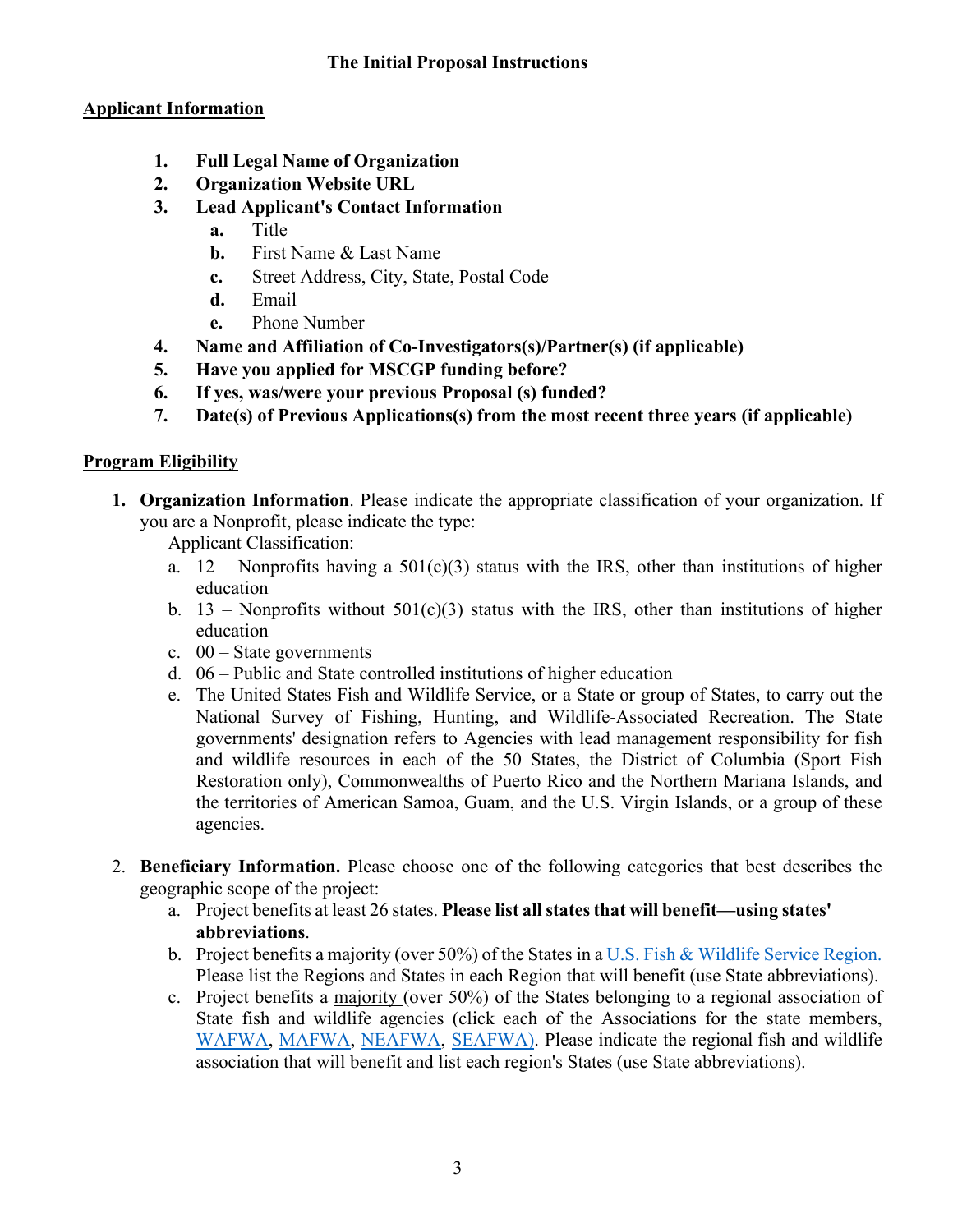- 3. **Primary Strategic Priority Addressed:** Please write the Strategic Priority addressed, e.g., 2/C Relevancy & Inclusion & Participation - Implementing and/or Expanding Internal and External Diversity, Equity and Inclusion Efforts
- 4. **Terms and Conditions**. Use of MSCGP Grants All applicants must ensure that their proposed project does not fund, in whole or in part, an activity that promotes or encourages opposition to the regulated hunting or trapping of wildlife or taking of sport fish. If you accept these terms, please state, "I agree with the above terms and conditions."

### **Project Information**

- **1. Project Title.** Please provide a short, descriptive name of the proposed project (<20 words)
- 2. **Project Length.** Please indicate whether the project will be one, two, or three years.

**3. Funding Source:** Maximum Award - \$ 1,000,000 Minimum Award - \$ 50,000

**SFR S** WR: T **S** WR: R3 **\$** 

*SFR \$* - Funding portion requested for sportfishing restoration (DJ) projects, including R3 anglers and boaters grants (your grant may address Priority 1-6), e.g., research projects, boating access development, aquatic education, fish and wildlife habitat improvements, and other purposes consistent with the enabling legislation

# *\$ WR:*

*T (Traditional) -* Funding portion requested for wildlife restoration (PR) grants that don't address R3 projects (Your grant may address Strategic Priority 1-5), e.g., research projects, hunter safety and education, wildlife habitat improvements, and other purposes consistent with the enabling legislation.

*R3 \$* - Funding portion requested for R3 (PR only) grants for Wildlife Restoration projects (Hunting and Shooting Sports related) from the recent PR Modernization act (your grant may address Strategic Priority 6) - can only use the funds for making hunter recruitment and recreational shooter recruitment projects that promote a national hunting and shooting sports recruitment program, including related communication and outreach activities.

Please refer to NOFO for more details on how to allocate your funding

4. **Total Funding Requested**:  $\text{S (Year 1)}$   $\text{S (Year 2)}$   $\text{S (Year 3)}$ 

MSCGP grants are traditionally approved for one year of funding. Applicants whose projects are expected to last for more than one year are encouraged to let the Grants Committee know that they will apply for a subsequent year(s) of funding for the project and will need to report on progress made in the first year as part of the justification for subsequent / supplemental funding. Subsequent funding is not guaranteed and will depend on the project's merits, available funding and progress made to date.

Under special circumstances the Grants Committee will consider approving multiple years of funding (multi-year funding). The criteria for multiyear funding established by the National Grants Committee is included in the application package. Please note that there is a very high bar to justify multi-year funding and most applicants will be requested to apply for one year of funding at a time.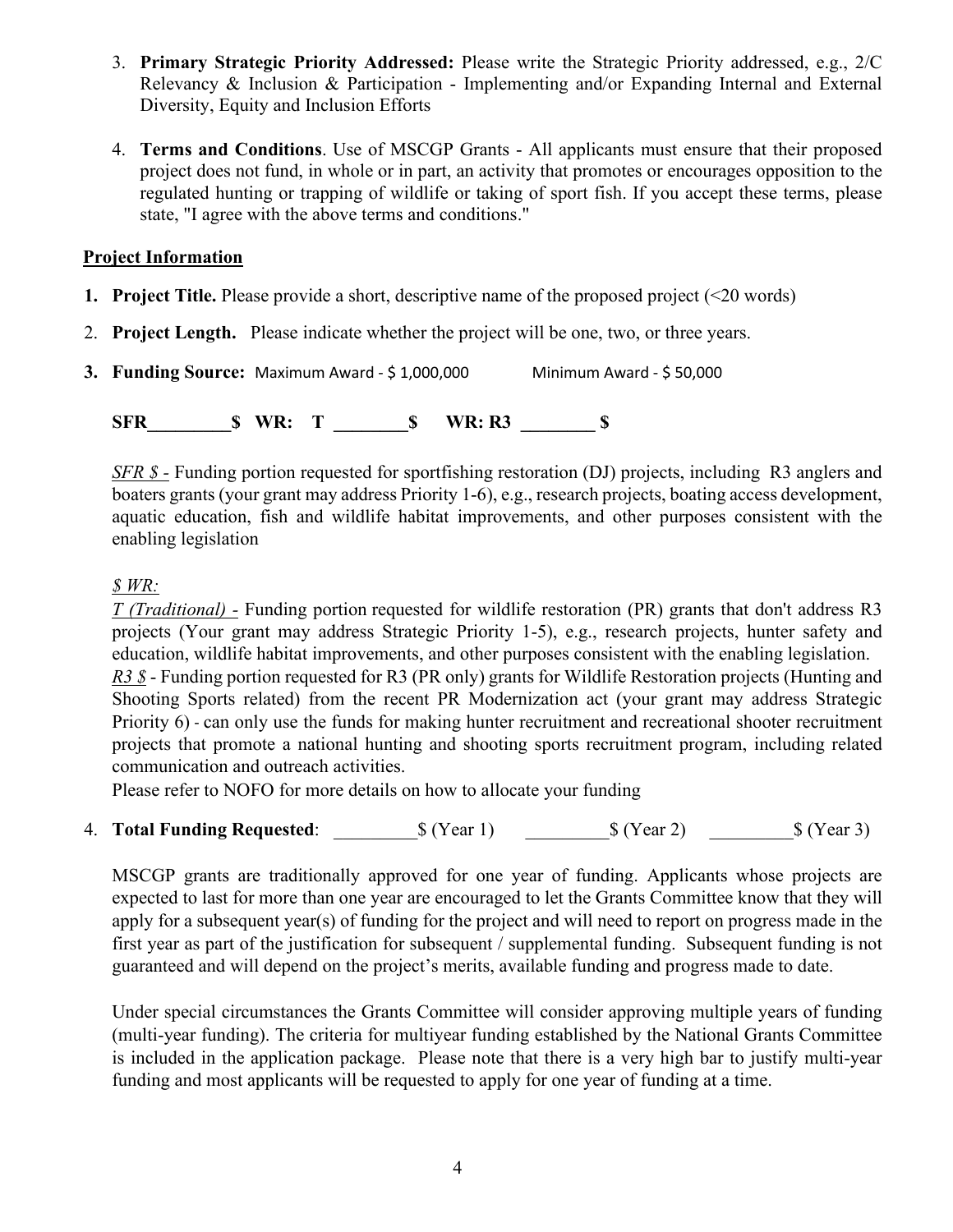**Problem and Needs to be addressed:** The summary is the first opportunity to impress the importance of your Proposal to the reviewers. Be sure to describe the need for the project as it relates to the Strategic Priority, alternatives in the absence of MSCGP support, as well as the benefits from addressing the problem and/or needs. Please make sure that the Technical Review Teams' members reviewing the Initial Proposal will see clearly, from the first page, the importance of allocating funds to your Proposal.

**Summary of Proposed Solution:** The summary is the first opportunity to outline your project idea. Briefly describe how this project meets the needs of the Strategic Priority. Then, briefly describe how your proposed solution will address the problem or needs stated above, including the objectives/methods you will use and how your proposed approach is superior to other possible approaches. Please make sure that the Technical Review Teams' members reviewing the Initial Proposal will see, from the first page, the merits of your proposed approach to state fish and wildlife agencies. If selected to submit a full grant proposal, that will be your opportunity to explain your approach's technical issues and merits in detail.

**Implementation, Outreach, and Communication of the results**: Briefly describe how you will implement your project's results or products, plus enhance the usefulness, quality, and communication of the project's results, both during and after the project completion?

# **Budget**

A detailed budget is not necessary at the Initial Proposal phase, but you will still need to have a very close estimate for the Full Grant Proposal. Major changes on the budget (higher than IP) during Full Grant Proposal are not encouraged. Please refer to Notice of Funding Opportunity for the budget requirements if you are invited to submit a Full Grant Proposal.

*Please note within your narrative the total costs budgeted to subrecipients or contractors and how many subrecipients or contractors are planned to work on your project and how much each is to be awarded for their part of the project.*

# **Applicants intending to act as a fiscal agent (a pass through) for another organization must clearly state that they are acting as a fiscal agent and why it is necessary. Fiscal Agents must also clearly show in the budget what costs (if any) they are charging to the grant.**

A sample table is included in the Initial Proposal template attached to this document. Please be sure to include the following information:

- Salaries and benefits (If State employees are part of the team, they must not be getting paid from the state with Federal funds for their normal salary. If they get paid from the state with State funds, they can be paid with Federal funds from the grant. You should document this if you move to FGP phase) - Enter the amount of funds that are estimated for personnel costs for each Federal program. Personnel costs generally include the salaries or wages of employees expected to perform the activities of the proposed project during the award period of performance. Depending on the project type, personnel costs are often the largest budget category of cost of a Federal award. Please review 2 CFR 200.430 "Compensation - personal services" and 2 CFR 200.431 "Compensation - fringe benefits" when determining what personnel costs may be allowable to charge to a Federal award, as well as the standards for adequate documentation.
- Project related expenses (such as: travel, communications, supplies, consultants etc.) *Travel* costs include expenses for transportation, lodging, subsistence/meals, and other related items *incurred by employees* who are in travel status on official business of the applicant. Please review 2 CFR 200.474 "Travel costs" to better understand the circumstances that may affect the allowability of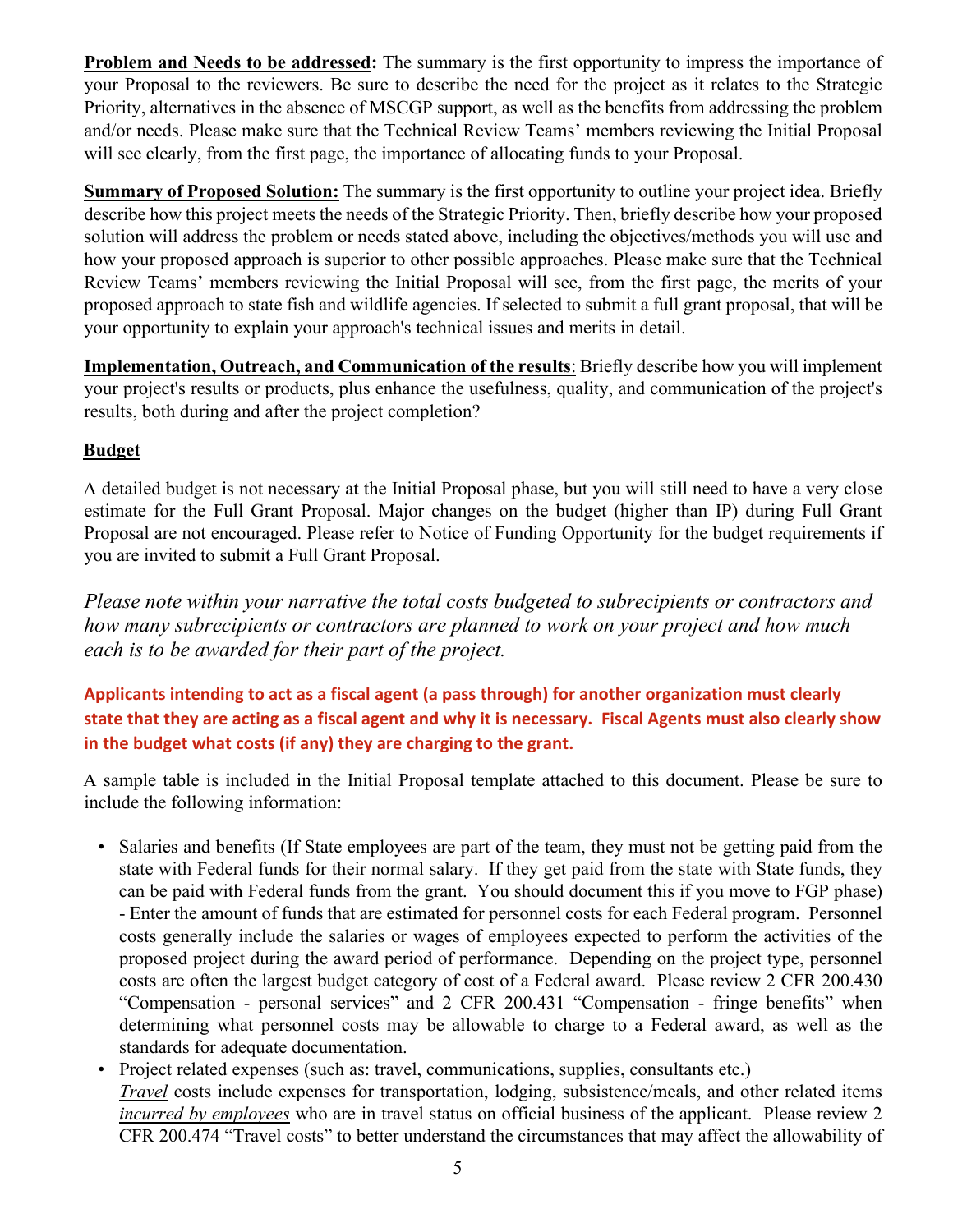travel costs to be charged to a Federal award and the requirements for obtaining prior approval from the Service.

- *Supplies* are defined at 2 CFR 200.94 to include all tangible personal property other than those described as equipment at 2 CFR 200.33. Examples of supplies include paper, pens and pencils, computing devices (if the acquisition cost is less than the definition of equipment), and office furniture. Please review 2 CFR 200.314 to better understand the requirements for the use and disposition of supplies acquired on a Federal award.
- *Equipment* (purchases of tangible, personal property **over \$5,000.00** that will be used for a year or more) Under Federal financial assistance, equipment is defined at 2 CFR 200.33 to include tangible personal property (including information technology systems) having a useful life of greater than one year and a per-unit acquisition cost which equals or exceeds the lesser of the capitalization level of the non-Federal entity, or \$5,000. General purpose equipment is further defined at 2 CFR 200.48 to include equipment which is not limited to research, medical, scientific, or other technical activities such as motor vehicles, office equipment, printing equipment, and HVAC equipment. Special purpose equipment is defined at 2 CFR 200.89 to include equipment that is used only for research, medical, scientific, or other technical activities. Examples of special purpose equipment includes x-ray machines, microscopes, surgical instruments, fish stocking trucks, and electrofishing boats. Please review 2 CFR 200.439 "Equipment and other capital expenditures" to better understand the circumstances that may affect the allowability of equipment costs to be charged to a Federal award and the requirements for obtaining prior approval from the Service. Applicants should also review 2 CFR 200.436 concerning charging depreciation costs of previously acquired equipment to a Federal award.
- *Contracts* are defined at 2 CFR 200.22 to mean those legal instruments by which the applicant purchases and obtains property or services needed to carry out a project or program under a Federal award. Contracts do not include those legal instruments, even if the applicant considers it a contract, when the substance of the transaction meets the definition of a Federal award or subaward at 2 CFR 200.92.
- *Other* Costs included in this category may differ from applicant to applicant. They may include, but are not limited to, *subawards,* rental costs of buildings and facilities, printing costs, conference costs, employee training, participant support costs, recruitment costs, and relocation costs. Applicants should exercise discretion to ensure that the types of costs included here are not already included in other budget cost categories or in your organization's Federally-negotiated indirect cost rate. Applicants should review the Cost Principles at 2 CFR 200 Subpart E to better understand the circumstances that may affect the allowability of costs included in the "Other" budget category to be charged to a Federal award and any requirements for obtaining prior approval from the Service.

# **Indirect Cost:**

- 1. *NGOs* can charge their rate (including the 10% de-minimis) against ALL contracted funds (unless they are a NGO that has a NICRA that says otherwise or is mute on this), but, restricted to only charging their rate against the first \$25K per subaward – Appendix IV part 200
- 2. *States* can charge their rate against ALL subaward funds (unless their NICRA says otherwise or is mute on this), but, restricted to only charging their rate against the first\$25K per subcontract - Appendix VII, Part 200
- 3. *Qualifying Universities'* can charge their rate against ALL contracted funds (unless their NICRA says otherwise or is mute on this), but restricted to only charging their rate against the first \$25K per subaward – Appendix III, Part 200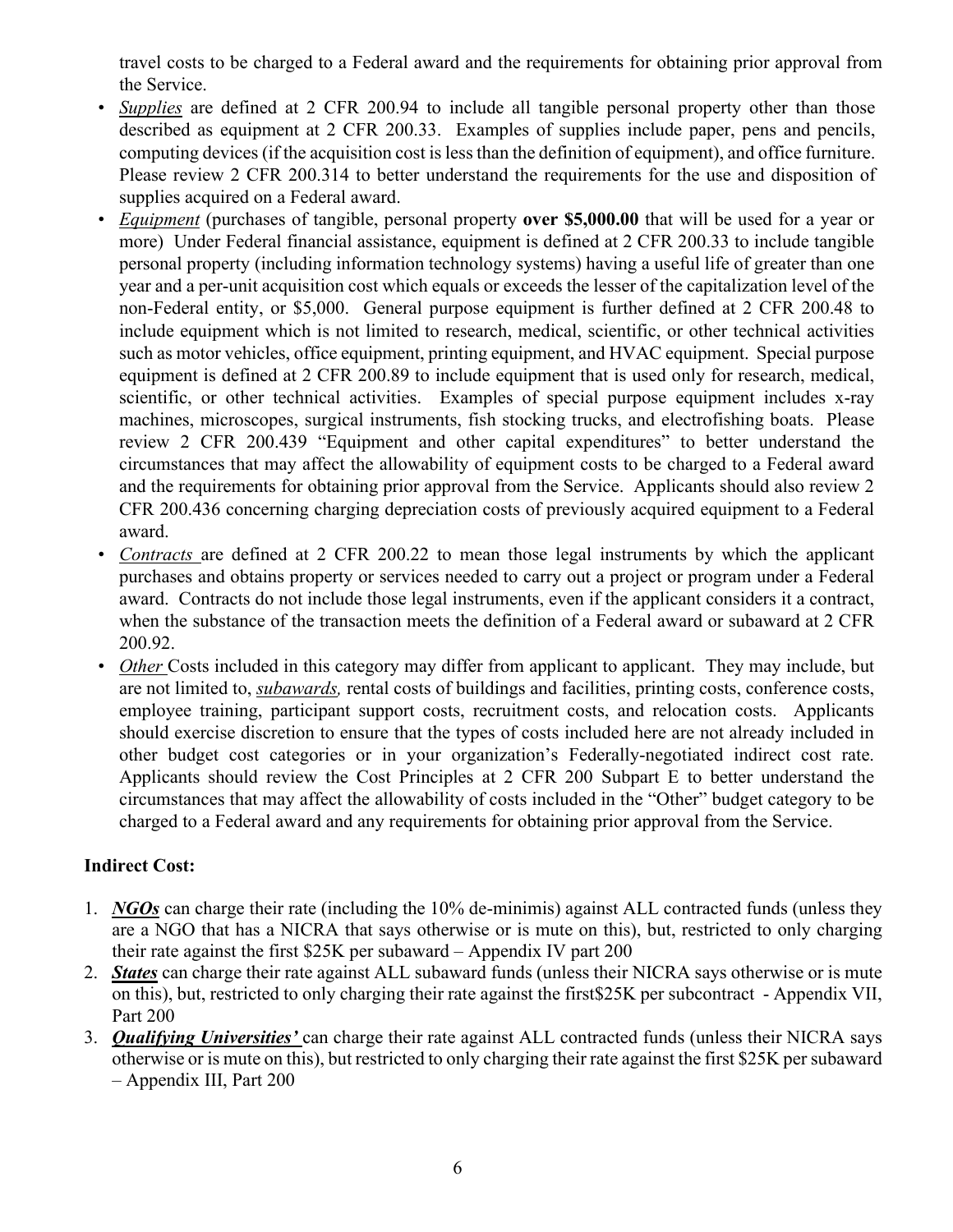If your organization has a NICRA, look at the language in the BASE section of the NICRA about subawards or subcontracts? Is there any language about this? If not, the appendix information above in 1, 2, and 3, must be followed.

It's the applicant's responsibility to know what the NICRA says (or doesn't say) and follow it, so AFWA and WSFR receive budgets that are correctly calculated specific to subawards and/or subcontracts.

|                                                                                              | <b>MSCGP Funds</b><br><b>Requested</b>            | <b>MDC</b><br>(States) | <b>MDC</b><br>(NGO/Univers |
|----------------------------------------------------------------------------------------------|---------------------------------------------------|------------------------|----------------------------|
| Personnel                                                                                    | \$65,700.00                                       | \$65,700.00            | \$65,700.00                |
| $\%$<br>Fringe (                                                                             | \$42,500.00                                       | \$42,500.00            | \$42,500.00                |
| Travel                                                                                       | \$9,000.00                                        | \$9,000.00             | \$9,000.00                 |
| Supplies                                                                                     | \$1,500.00                                        | \$1,500.00             | \$1,500.00                 |
| Equipment                                                                                    |                                                   |                        |                            |
| *Contractual                                                                                 |                                                   |                        |                            |
| Contractor #1                                                                                | \$10,000.00                                       | \$10,000.00            | \$10,000.00                |
| Contractor #2                                                                                | \$27,660.00                                       | \$25,000.00            | \$27,660.00                |
| **Other (specify)                                                                            |                                                   |                        |                            |
| Subaward #1                                                                                  | \$10,000.00                                       | \$10,000.00            | \$10,000.00                |
| Subaward #2                                                                                  | \$42,000.00                                       | \$42,000.00            | \$25,000.00                |
| Non-Staff Travel                                                                             | \$30,000.00                                       | \$30,000.00            | \$30,000.00                |
| Printing/Publishing                                                                          | \$3,000.00                                        | \$3,000.00             | \$3,000.00                 |
| (Review the Cost Principles at 2 CFR<br>200 Subpart E what "other" costs you<br>can include) |                                                   |                        |                            |
| Subtotal                                                                                     | \$241,360.00                                      | \$238,700.00           | \$224,360.00               |
| <b>Total Direct Costs</b>                                                                    | \$241,360.00                                      |                        |                            |
| ***Indirect Costs (20 % on MDC)                                                              |                                                   | \$47,740.00            | \$44,872.00                |
| <b>Total Expenses</b>                                                                        | \$286,440.00 (if States)<br>\$269,232.00 (if NGO) |                        |                            |

## **Budget and MDC Calculation Sample**

### **Qualifications**

### *Instructions (try to keep it at a paragraph per individual):*

- A brief abstract of relevant qualifications for the Primary Investigator/Project Coordinator.
- A brief abstract of relevant qualifications for the most important team members.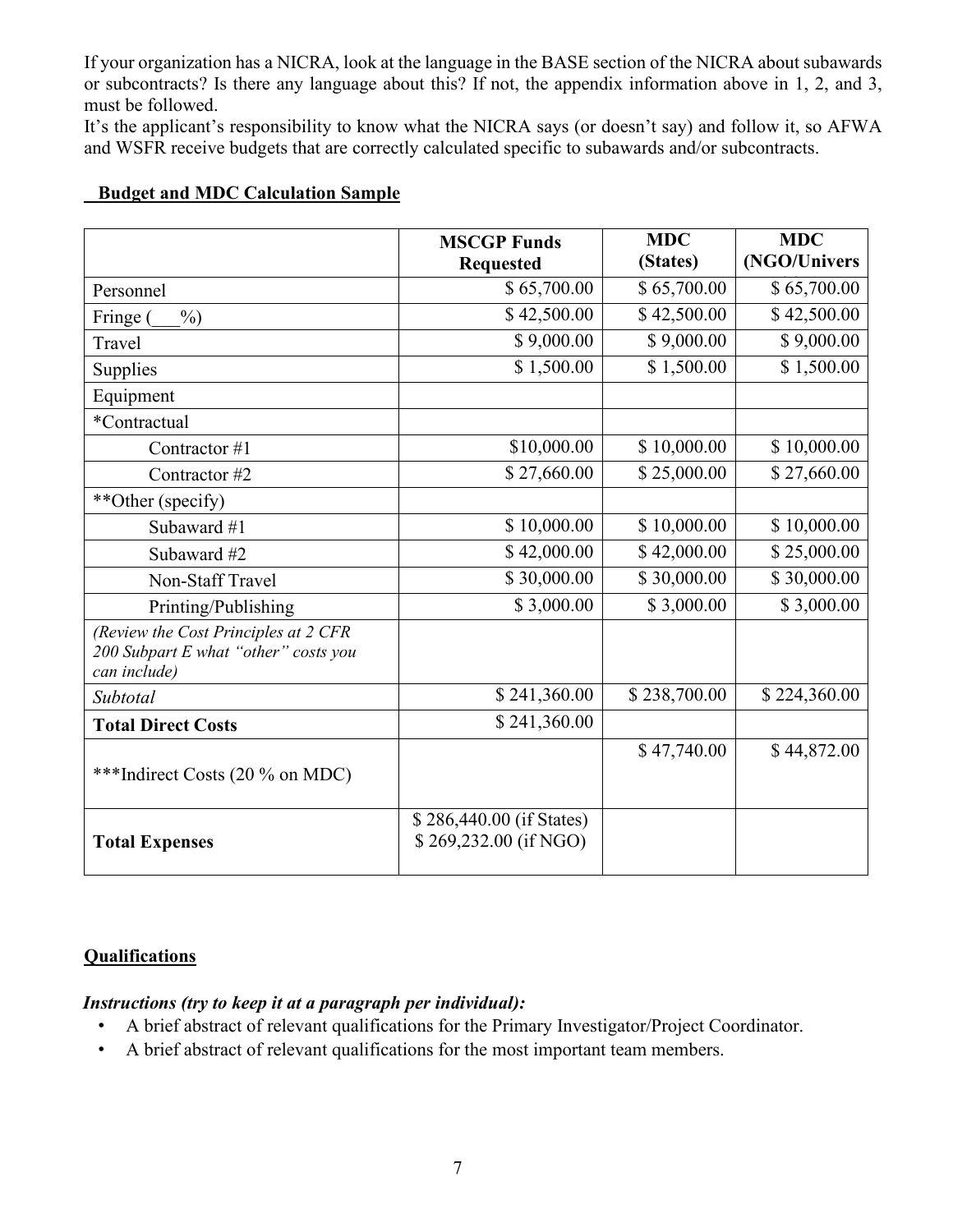#### **Criteria for Multi-Year Multi-State Conservation Grants (MSCGs)**

#### *These criteria were reviewed and adopted by the National Grants Committee during the 2021 AFWA Annual Meeting*

The National Grants Committee has convened numerous discussions regarding the potential merits and challenges of obligating multi-state conservation grant funds across multiple years. Aside of the five-year obligations towards the national Survey, at present, project proponents are instructed to apply for one year's funding only. With a growing recognition regarding potential benefits of multi-year projects, the following draft criteria is being presented to advance the discussion.

Multi-year proposals should be considered the exception and as such, will be held to a high standard. Obligating funds to projects for future years absent opportunity to competitively review future proposals, warrants a high standard. Multi-year proposals will be considered if there is a demonstrated and clearly articulated adherence to the criteria below.

- Inability to complete the outlined work within an annual funding cycle
- Ongoing and continuous efforts for which permanent dedicated capacity is needed
- Merits of the project are broadly supported by technical review teams and the National Grants Committee
- Proposals shall not request funding more than three years in duration
- Annual funding amounts obligated to each year will not be more than 25% of total fund availability by category (WR, SFR, R3) so that adequate funds remain for proposals in subsequent years.
- Previously awarded multi-year obligations will be included as part of the 25% calculation for each year's determination of multi-year fund availability.